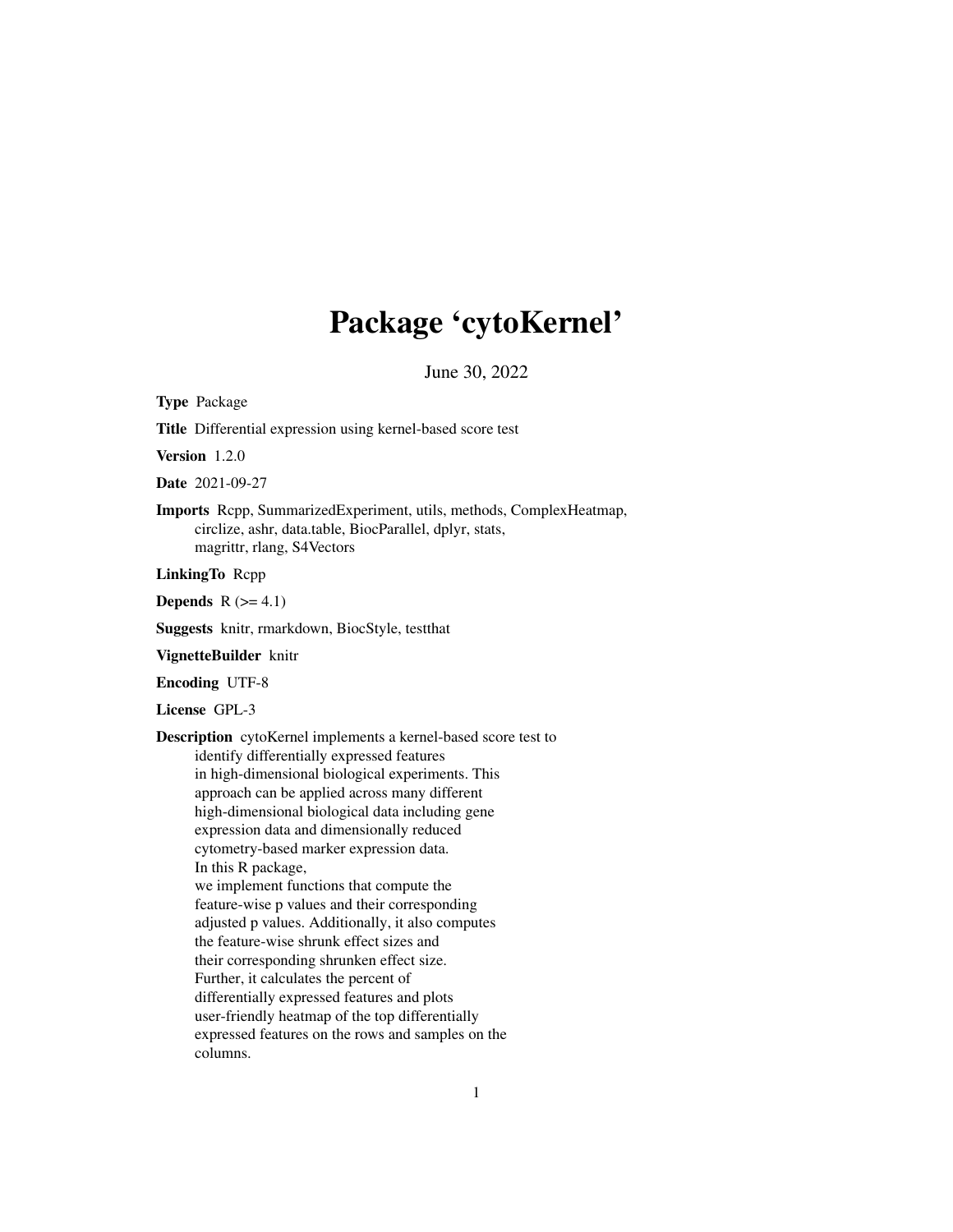biocViews ImmunoOncology, Proteomics, SingleCell, Software, OneChannel, FlowCytometry, DifferentialExpression, GeneExpression, Clustering

BugReports <https://github.com/Ghoshlab/cytoKernel/issues>

RoxygenNote 7.1.2

git\_url https://git.bioconductor.org/packages/cytoKernel

git\_branch RELEASE\_3\_15

git\_last\_commit a08ff21

git\_last\_commit\_date 2022-04-26

Date/Publication 2022-06-30

Author Tusharkanti Ghosh [aut, cre], Victor Lui [aut], Pratyaydipta Rudra [aut], Souvik Seal [aut], Thao Vu [aut], Elena Hsieh [aut], Debashis Ghosh [aut, cph]

Maintainer Tusharkanti Ghosh <tusharkantighosh30@gmail.com>

# R topics documented:

| $\overline{4}$ |  |
|----------------|--|
| - 6            |  |
| $\tau$         |  |
| $\tau$         |  |
|                |  |
|                |  |
|                |  |
|                |  |
|                |  |
|                |  |
|                |  |
|                |  |
|                |  |
|                |  |

#### **Index** [15](#page-14-0)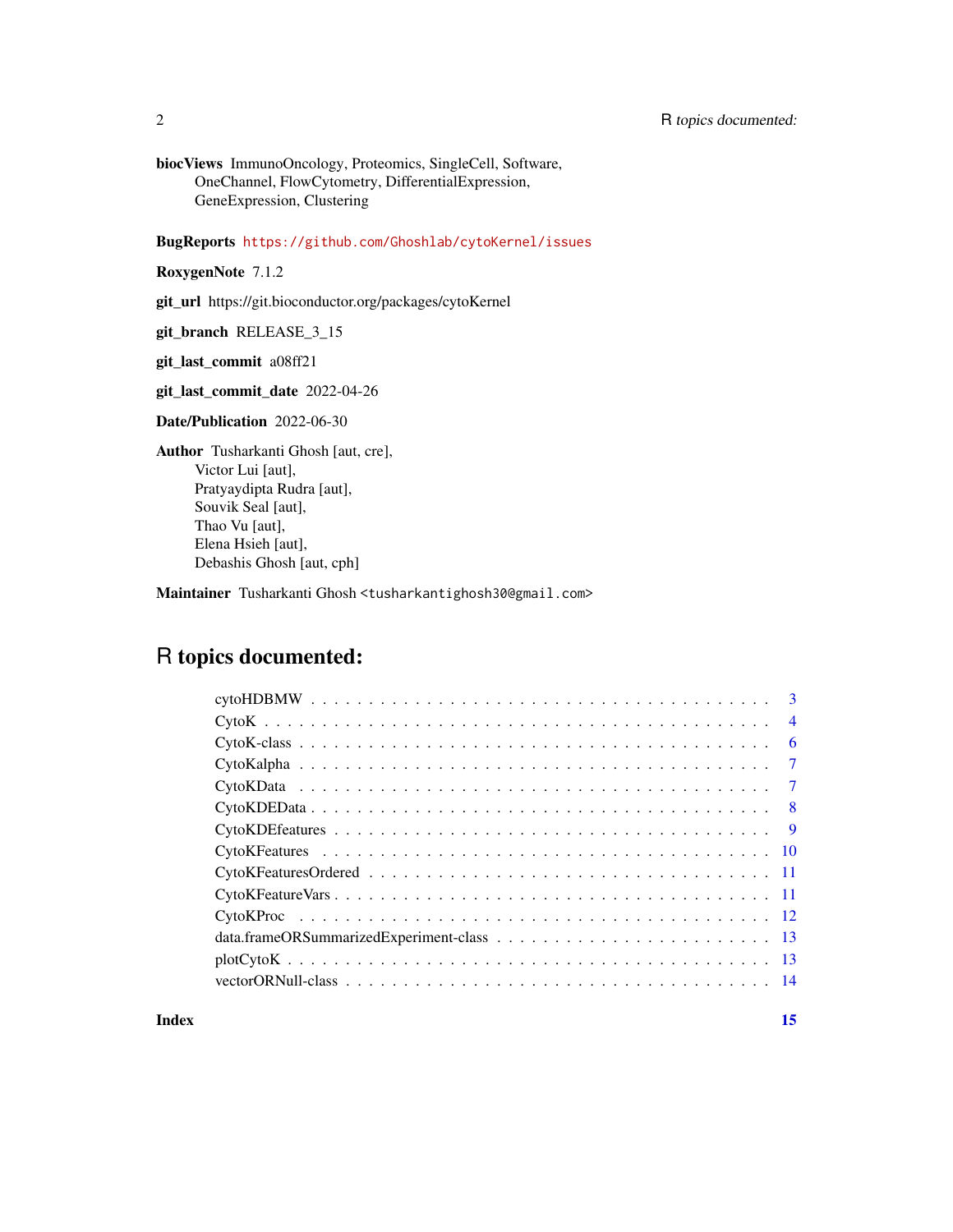<span id="page-2-0"></span>cytoHDBMW *Example of processed dimensionally reduced flow cytometry (marker median intensities) Bodenmiller\_BCR\_XL\_flowSet() expression dataset from HDCytoData Bioconductor data package.*

#### Description

The raw data (fcs files) were pre-processed using CATALYST, scuttle, scran Bioconductor packages and igraph CRAN package. The data processing package includes 4 steps and they are as follows: 1. Creating a SingleCellExperiment Object: the flowSet data object along with the metadata are converted into a SingleCellExperiment object using the CATALYST R/Bioconductor package. 2. Clustering: We apply Louvain algorithm using the R package igraph to cluster the expression values by the type markers (surface markers). 3. Median: Medians are calculated within a cluster for every signaling marker and subject. 4. Aggregating and converting the data: We convert the aggregated data into a SummarizedExperiment. The row meta-data indicates "cluster" corresponding to the cluster id for each protein marker. The colData represents the "sample id", "condition", "patient\_id", "ids" The remaining columns indicate median expression intensities for each of the 126 (14 markers \* 9 clusters) cluster combination for each sample.

#### Usage

data(cytoHDBMW)

### Format

SummarizedExperiment assay object containing 126 cluster-marker median expression intenities (features) of 8 subjects (samples).

## Details

The HDCytoData package is an extensible resource containing a set of publicly available highdimensional flow cytometry and mass cytometry (CyTOF) benchmark datasets hosted on Bioconductor's ExperimentHub platform.

#### References

Weber, M L, Soneson, Charlotte (2019). "HDCytoData: Collection of high-dimensional cytometry benchmark datasets in Bioconductor object formats." F1000Research, 8(v2), 1459.

#### Examples

data(cytoHDBMW)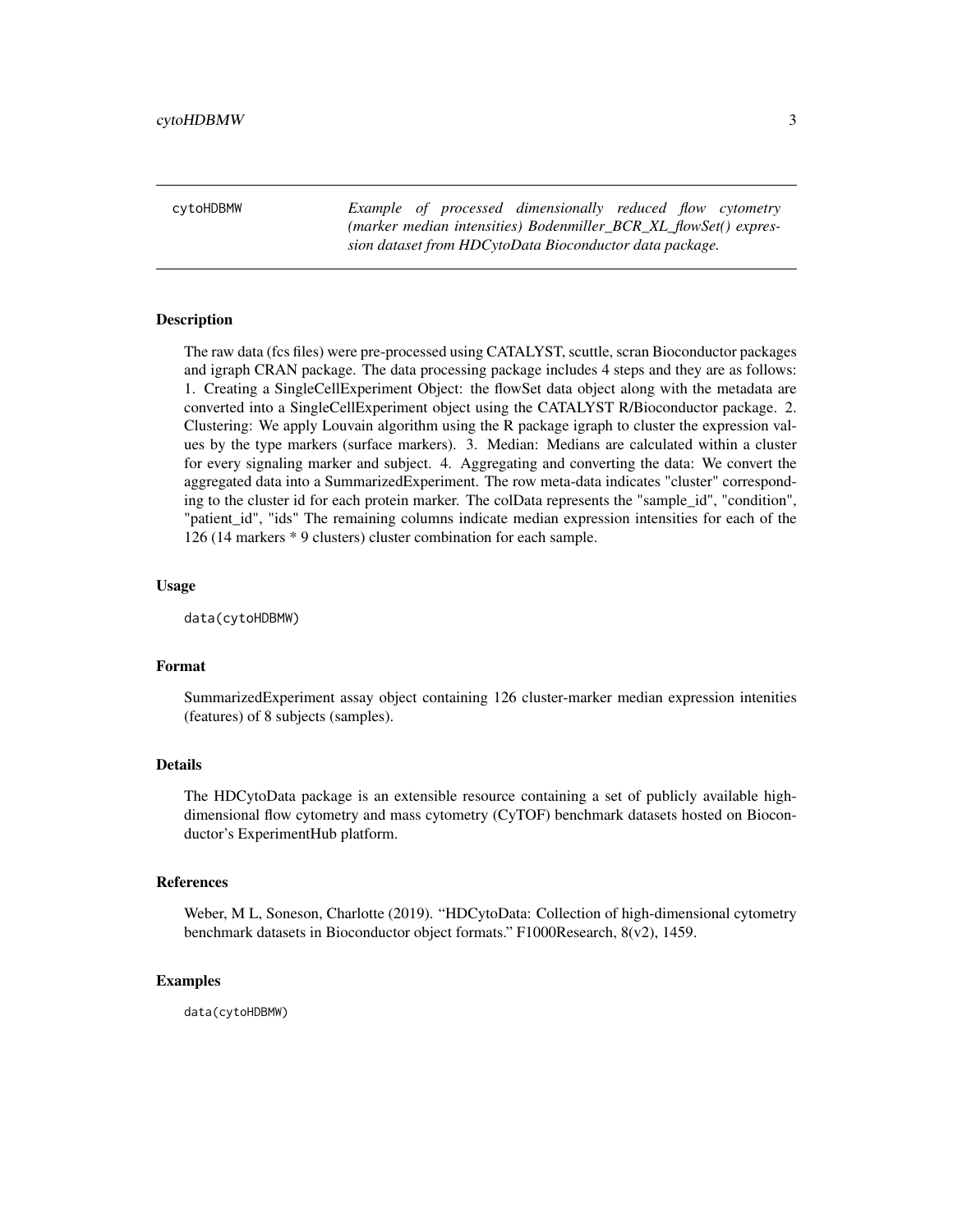<span id="page-3-0"></span>CytoK *CytoK*

#### Description

This function applies a kernel-based score test for identifying differentially expressed features in high-throughput experiments, called the the CytoK procedure. This function also defines the CytoK class and constructor.

#### Usage

```
CytoK(
  object,
  group_factor,
  lowerRho = 2,upperRho = 12,
  gridRho = 4,
  alpha = 0.05,
  featureVars = NULL
)
```
# Arguments

| object       | an object which is a matrix or data. frame with features (e.g. cluster-marker<br>combinations or genes) on the rows and samples as the columns. Alternatively, a<br>user can provide a SummarizedExperiment object and the assay (object) will<br>be used as input for the CytoK procedure. |
|--------------|---------------------------------------------------------------------------------------------------------------------------------------------------------------------------------------------------------------------------------------------------------------------------------------------|
| group_factor | a group level binary categorical response associated with each sample or column<br>in the object. The order of the group_factor must match the order of the<br>columns in object.                                                                                                           |
| lowerRho     | (Optional) lower bound of the kernel parameter.                                                                                                                                                                                                                                             |
| upperRho     | (Optional) upper bound of the kernel parameter.                                                                                                                                                                                                                                             |
| gridRho      | (Optional) number of grid points in the interval [lowerRho, upperRho].                                                                                                                                                                                                                      |
| alpha        | (Optional) level of significance to control the False Discovery Rate (FDR). De-<br>fault is $0.05$ .                                                                                                                                                                                        |
| featureVars  | (Optional) Vector of the columns which identify features. If a 'SummarizedEx-<br>periment is used for 'data', row variables will be used.                                                                                                                                                   |

# Details

CytoK (Kernel-based score test in biological feature differential analysis) is a nonlinear approach, which identifies differentially expressed features in high-dimensional biological experiments. This approach can be applied across many different high-dimensional biological data including Flow/Mass Cytometry data and other variety of gene expression data. The CytoK procedure employs a kernelbased score test to identify differentially expressed features. This procedure can be easily applied to a variety of measurement types since it uses a Gaussian distance based kernel.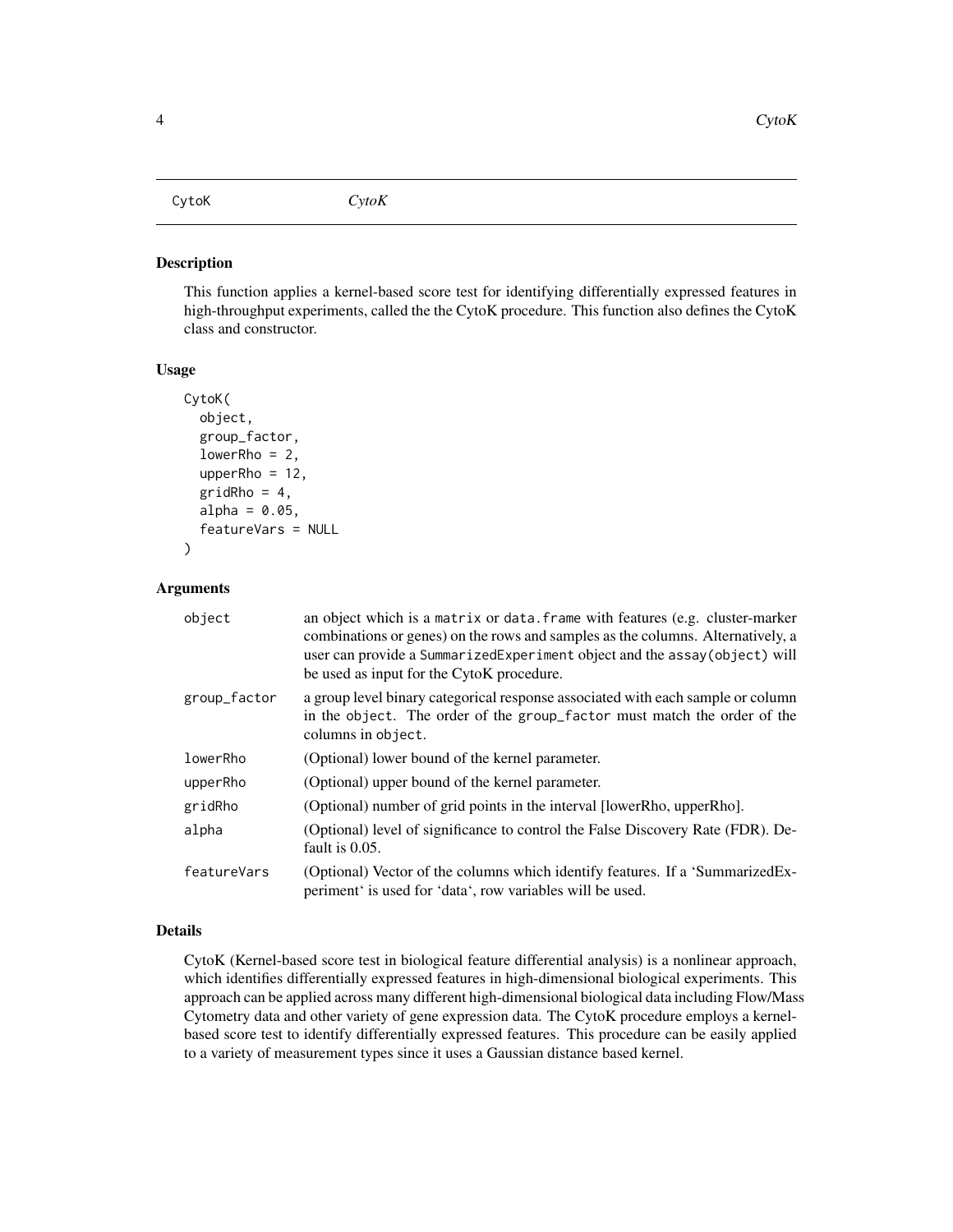#### $CytoK$  5

This function computes the feature-wise p values and their corresponding adjusted p values. Additionally, it also computes the feature-wise shrunk effect sizes and their corresponding shrunk effect size sd's. Further, it calculates the percent of differentially expressed features. See the vignette for more details.

### Value

A object of the class CytoK that contains a data.frame of the CytoK features in the CytoKFeatures slot, a data.frame of the CytoK features in the CytoKFeaturesOrdered slot ordered by adjusted p values from low to high, a numeric value of the CytoK differentially expressed features CytoKDEfeatures slot, a data.frame or SummarizedExperiment original data objject in the CytoKData slot, a numeric value of the level of significance in the CytoKalpha slot and (optional) a vector of the columns which identify features in the CytoKfeatureVars slot.

# References

Liu D, Ghosh D, Lin X. Estimation and testing for the effect of a genetic pathway on a disease outcome using logistic kernel machine regression via logistic mixed models. BMC Bioinf. 2008; 9(1):292.

Zhan X, Ghosh D. Incorporating auxiliary information for improved prediction using combination of kernel machines. Stat Methodol. 2015; 22:47–57.

Zhan, X., Patterson, A.D. & Ghosh, D. Kernel approaches for differential expression analysis of mass spectrometry-based metabolomics data. BMC Bioinformatics 16, 77 (2015). https://doi.org/10.1186/s12859- 015-0506-3

Matthew Stephens, False discovery rates: a new deal, Biostatistics, Volume 18, Issue 2, April 2017, Pages 275–294, https://doi.org/10.1093/biostatistics/kxw041

#### Examples

```
data <- cbind(matrix(rnorm(1200,mean=2, sd=1.5),
nrow=200, ncol=6), matrix(rnorm(1200,mean=5, sd=1.9),
nrow=200, ncol=6))
data_CytoK <- CytoK(object=data,
group_factor = rep(c(0,1), each=6), lowerRho=2,upperRho=12,gridRho=4,alpha = 0.05,
featureVars = NULL)
data("cytoHDBMW")
data_CytoK_HD <- CytoK(object=cytoHDBMW,
group_factor = rep(c(0, 1), c(4, 4)), lowerRho=2,upperRho=12, gridRho=4, alpha = 0.05,featureVars = NULL)
```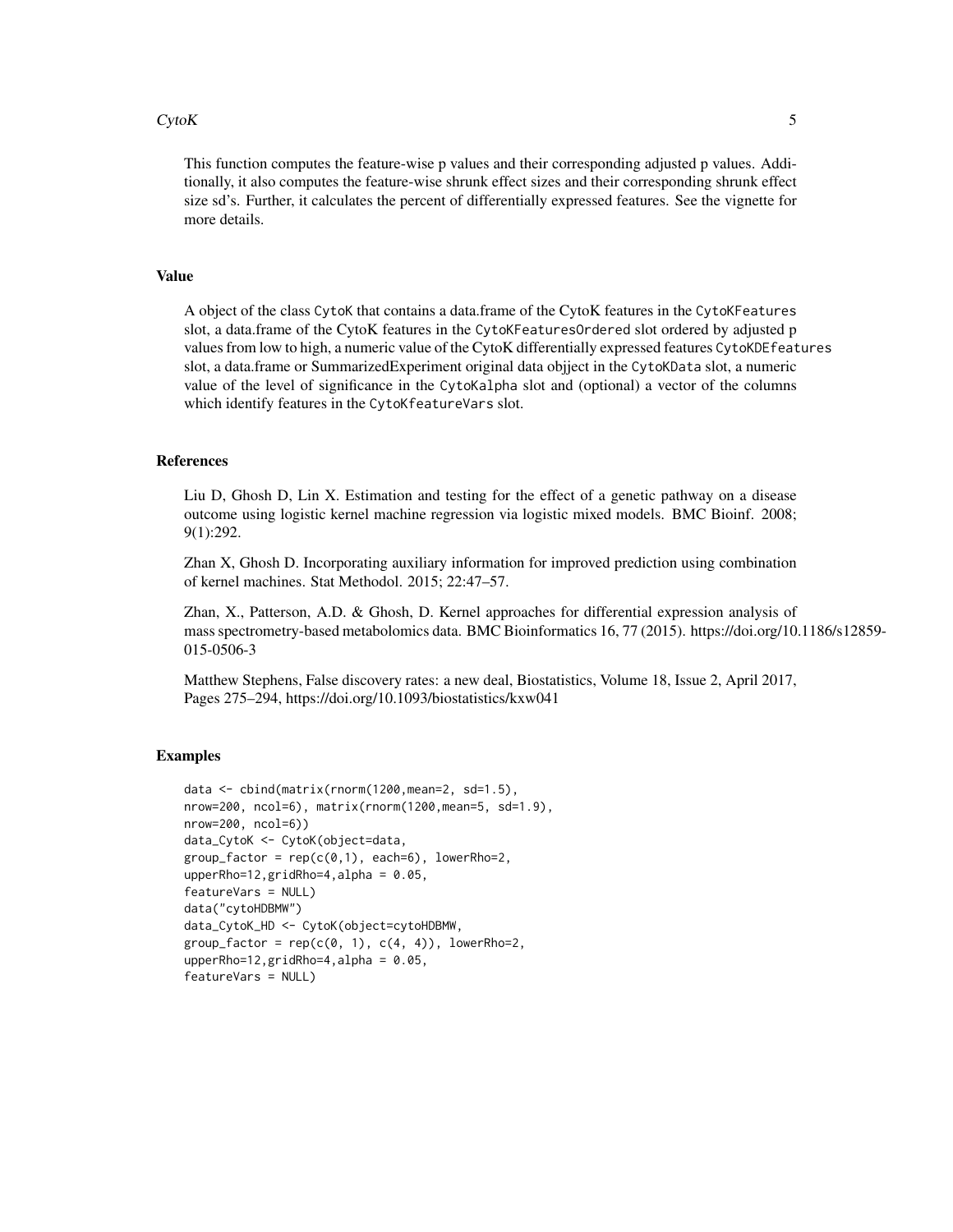<span id="page-5-0"></span>CytoK-class *the CytoK class*

# **Description**

Objects of this class store needed information to work with a CytoK object

#### Value

CytoKFeatures returns the data.frame with shrunk effect size, shrunk effect size sd, unadjusted p value and adjusted p value for each feature, CytoKFeaturesOrdered returns the data.frame with shrunk effect size, shrunk effect size sd, unadjusted p value and adjusted p value for each feature ordered by unadjusted p value from low to high, CytoKDEfeatures returns the percent of differentially expressed features based on alpha (level of significance), CytoKData returns the original data object, CytoKalpha returns the specified level of significance. Default is alpha=0.05. CytoKFeatureVars returns the value of featureVars. Default is NULL.

#### **Slots**

CytoKFeatures CytoK features

CytoKFeaturesOrdered CytoK features ordered by adjusted p values

CytoKDEfeatures Percent of Differentially Expressed CytoK features

CytoKData Original data object passed to CytoK

CytoKalpha Value of alpha argument passed to CytoK

CytoKFeatureVars Value of featureVars passed to CytoK. NULL if featureVars is left blank

#### Examples

```
data <- cbind(matrix(rnorm(1200,mean=2, sd=1.5),
nrow=200, ncol=6), matrix(rnorm(1200,mean=5, sd=1.9),
nrow=200, ncol=6))
data_CytoK <- CytoK(object=data,
group_factor = rep(c(0,1), each=6), lowerRho=2,upperRho=12,gridRho=4,alpha = 0.05,
featureVars = NULL)
```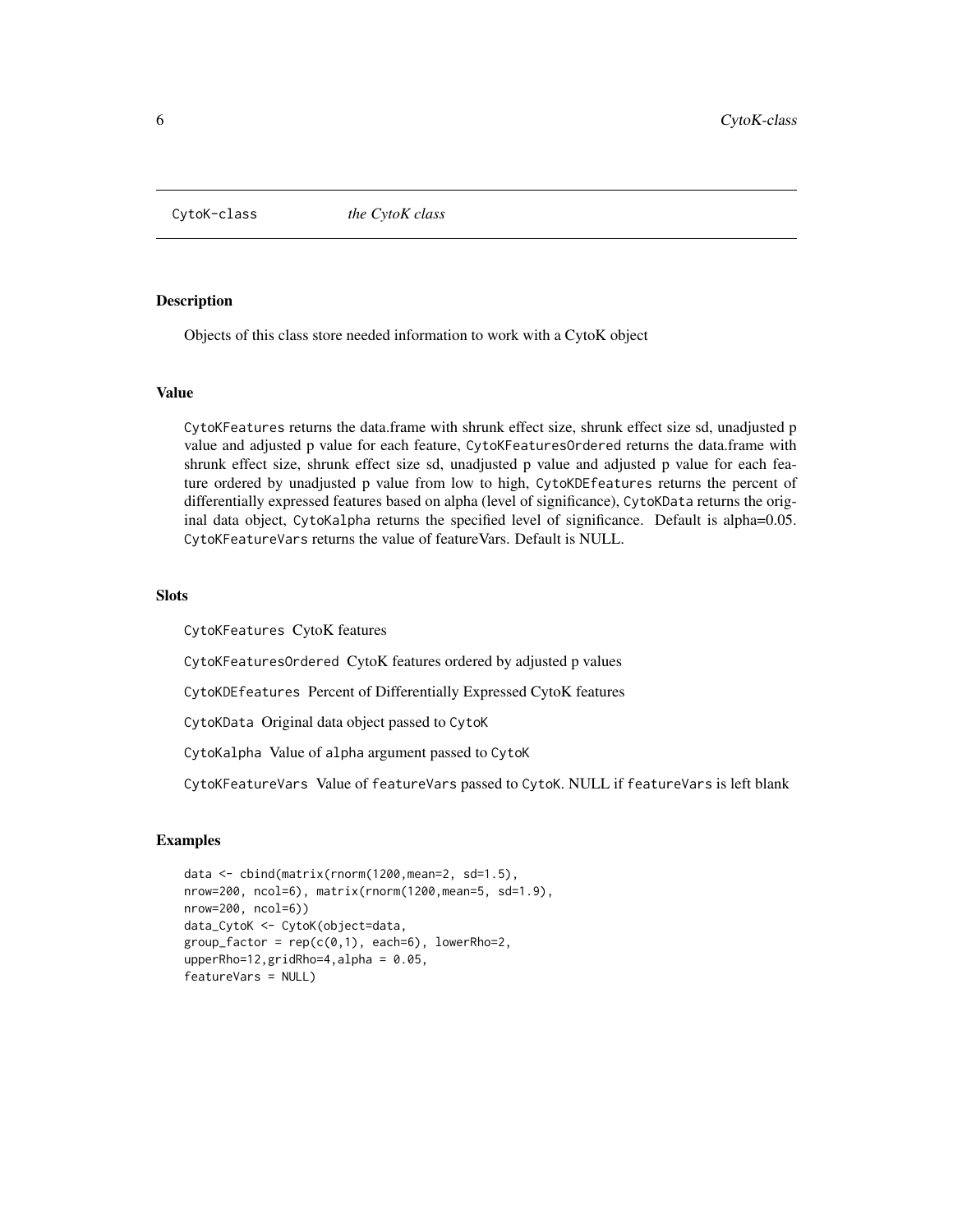<span id="page-6-0"></span>

# Description

Accessors for the 'CytoKalpha' slot of a CytoK object.

# Usage

CytoKalpha(object)

## S4 method for signature 'CytoK' CytoKalpha(object)

#### Arguments

object an object of class CytoK.

#### Value

Value of CytoKalpha argument passed to CytoK

### Examples

```
data <- cbind(matrix(rnorm(1200,mean=2, sd=1.5),
nrow=200, ncol=6), matrix(rnorm(1200,mean=5, sd=1.9),
nrow=200, ncol=6))
data_CytoK <- CytoK(object=data,
group_factor = rep(c(0,1), each=6), lowerRho=2,upperRho=12,gridRho=4,alpha = 0.05,
featureVars = NULL)
CytoKalpha(data_CytoK)
```
CytoKData *Generic function that returns the CytoK Data*

#### Description

Given a CytoK object, this function returns the CytoK Data Accessors for the 'CytoKData' slot of a CytoK object.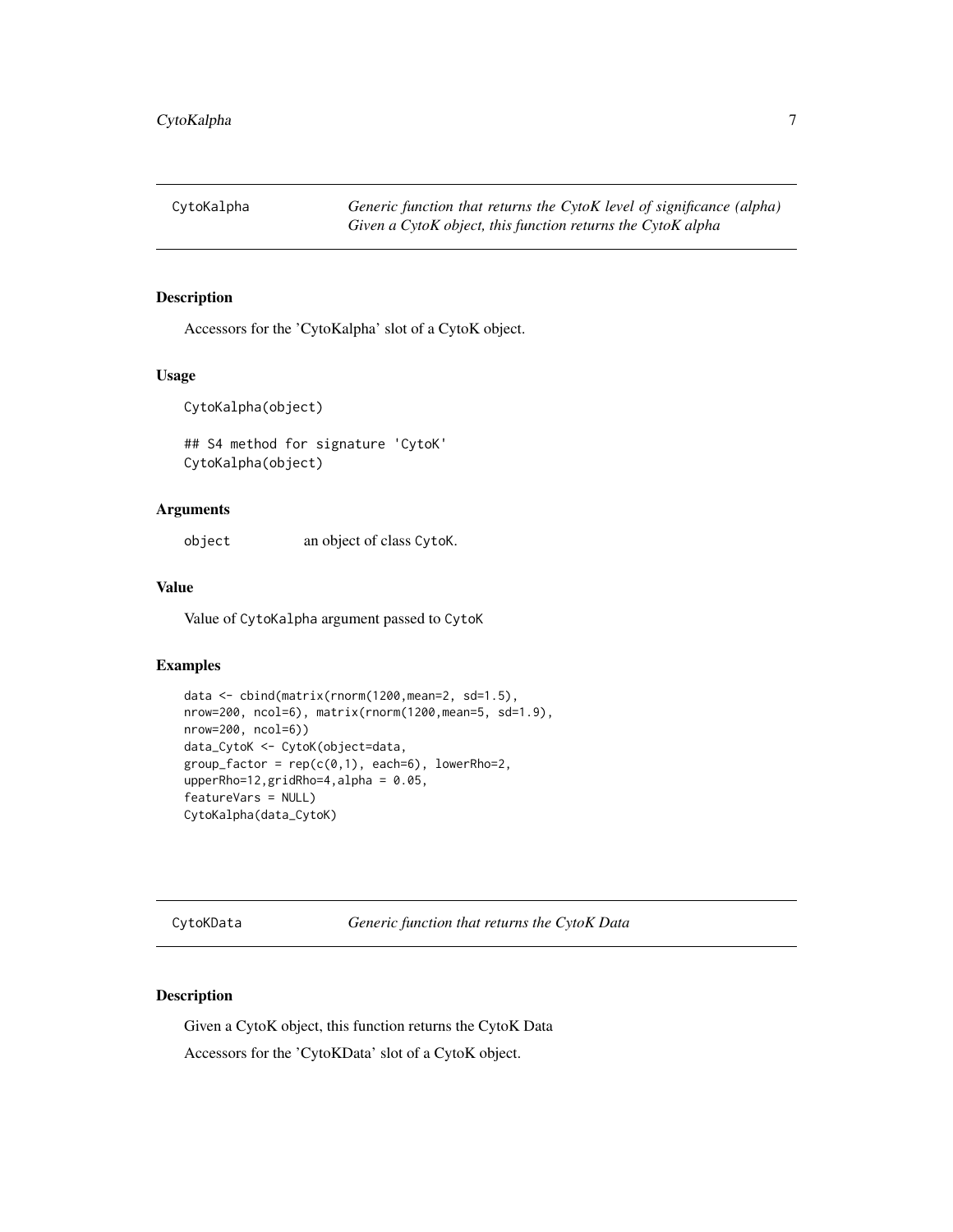#### Usage

CytoKData(object)

## S4 method for signature 'CytoK' CytoKData(object)

# Arguments

object an object of class CytoK.

# Value

Original data object passed to CytoK.

#### Examples

```
data <- cbind(matrix(rnorm(1200,mean=2, sd=1.5),
nrow=200, ncol=6), matrix(rnorm(1200,mean=5, sd=1.9),
nrow=200, ncol=6))
data_CytoK <- CytoK(object=data,
group_factor = rep(c(0,1), each=6), lowerRho=2,upperRho=12,gridRho=4,alpha = 0.05,
featureVars = NULL)
CytoKData(data_CytoK)
```
CytoKDEData *Differentially expressed data by cytoKernel*

# Description

Select CytoK object according to the differentially expressed features identified by cytoKernel. Features are filtered if their adjusted p values are greater than CytoKalpha.

#### Usage

```
CytoKDEData(object, by = c("features"))
```
# Arguments

| object | a CytoK object from CytoK                                                                         |
|--------|---------------------------------------------------------------------------------------------------|
| bv     | String specifying which adjusted p values of the features to filter by. Default is<br>"features". |

<span id="page-7-0"></span>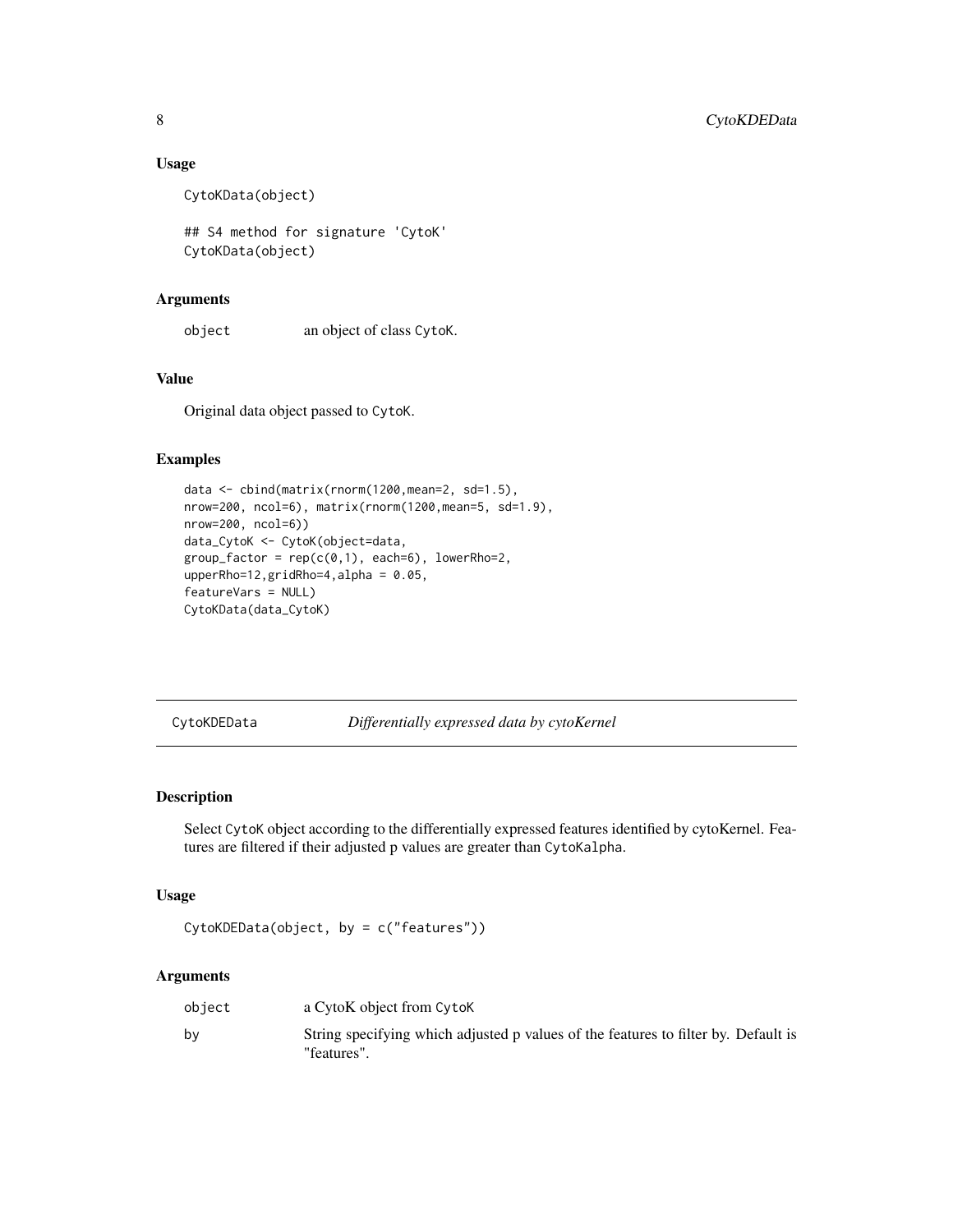# <span id="page-8-0"></span>CytoKDEfeatures 9

### Value

A list of data.frame's or a SummarizedExperiment. If a data.frame was originally input into the CytoK function, a list with two elements, DEdata, nonDEfeatures, will be returned. If a SummarizedExperiment was originally input, output will be a SummarizedExperiment with the filtered assay with one metadata object nonDEfeatures and four row meta-data EffectSize, EffectSizeSD, pvalue and padj.

#### Examples

```
data <- cbind(matrix(rnorm(1200,mean=2, sd=1.5),
nrow=200, ncol=6), matrix(rnorm(1200,mean=5, sd=1.9),
nrow=200, ncol=6))
data_CytoK <- CytoK(object=data,
group_factor = rep(c(0,1), each=6), lowerRho=2,upperRho=12, gridRho=4, alpha = 0.05,featureVars = NULL)
CytoKDEData(data_CytoK, by = "features")
```

| CytoKDEfeatures | Generic function that returns the $C$ ytoK Differentially Expressed (DE) |
|-----------------|--------------------------------------------------------------------------|
|                 | features Given a CytoK object, this function returns the CytoK DE        |
|                 | <i>features</i>                                                          |

# Description

Accessors for the 'CytoKDEfeatures' slot of a CytoK object.

#### Usage

```
CytoKDEfeatures(object)
```

```
## S4 method for signature 'CytoK'
CytoKDEfeatures(object)
```
#### Arguments

object an object of class CytoK.

# Value

The percent of differentially expressed features based on alpha (level of significance).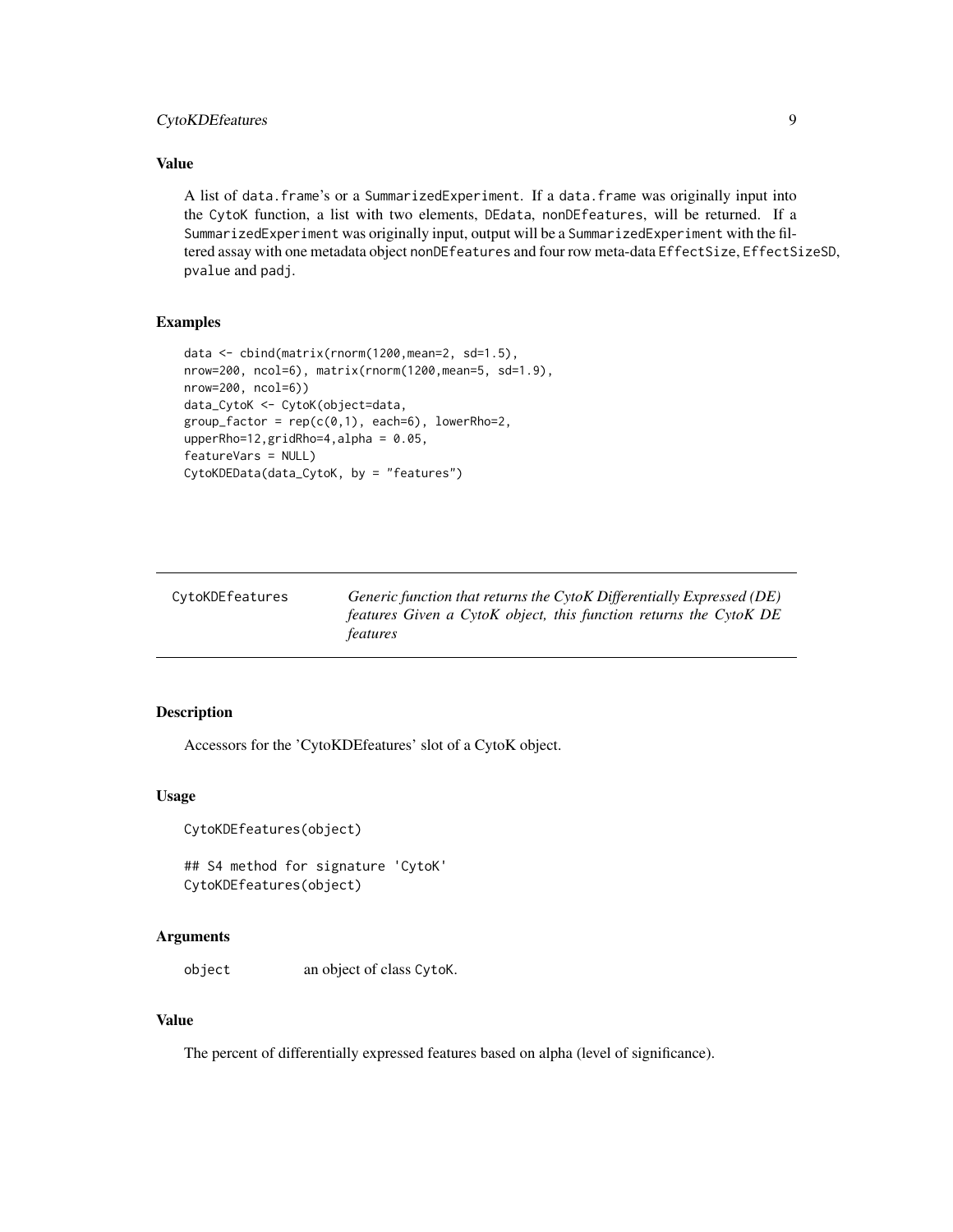#### Examples

```
data <- cbind(matrix(rnorm(1200,mean=2, sd=1.5),
nrow=200, ncol=6), matrix(rnorm(1200,mean=5, sd=1.9),
nrow=200, ncol=6))
data_CytoK <- CytoK(object=data,
group_factor = rep(c(0,1), each=6), lowerRho=2,upperRho=12,gridRho=4,alpha = 0.05,
featureVars = NULL)
CytoKDEfeatures(data_CytoK)
```
CytoKFeatures *Generic function that returns the CytoK features*

# Description

Given a CytoK object, this function returns the CytoK features

Accessors for the 'CytoKFeatures' slot of a CytoK object.

#### Usage

CytoKFeatures(object)

## S4 method for signature 'CytoK' CytoKFeatures(object)

#### Arguments

object an object of class CytoK.

#### Value

The data.frame with shrunk effect size, shrunk effect size sd, unadjusted p value and adjusted p value for each feature.

# Examples

```
data <- cbind(matrix(rnorm(1200,mean=2, sd=1.5),
nrow=200, ncol=6), matrix(rnorm(1200,mean=5, sd=1.9),
nrow=200, ncol=6))
data_CytoK <- CytoK(object=data,
group_factor = rep(c(0,1), each=6), lowerRho=2,upperRho=12,gridRho=4,alpha = 0.05,
featureVars = NULL)
CytoKFeatures(data_CytoK)
```
<span id="page-9-0"></span>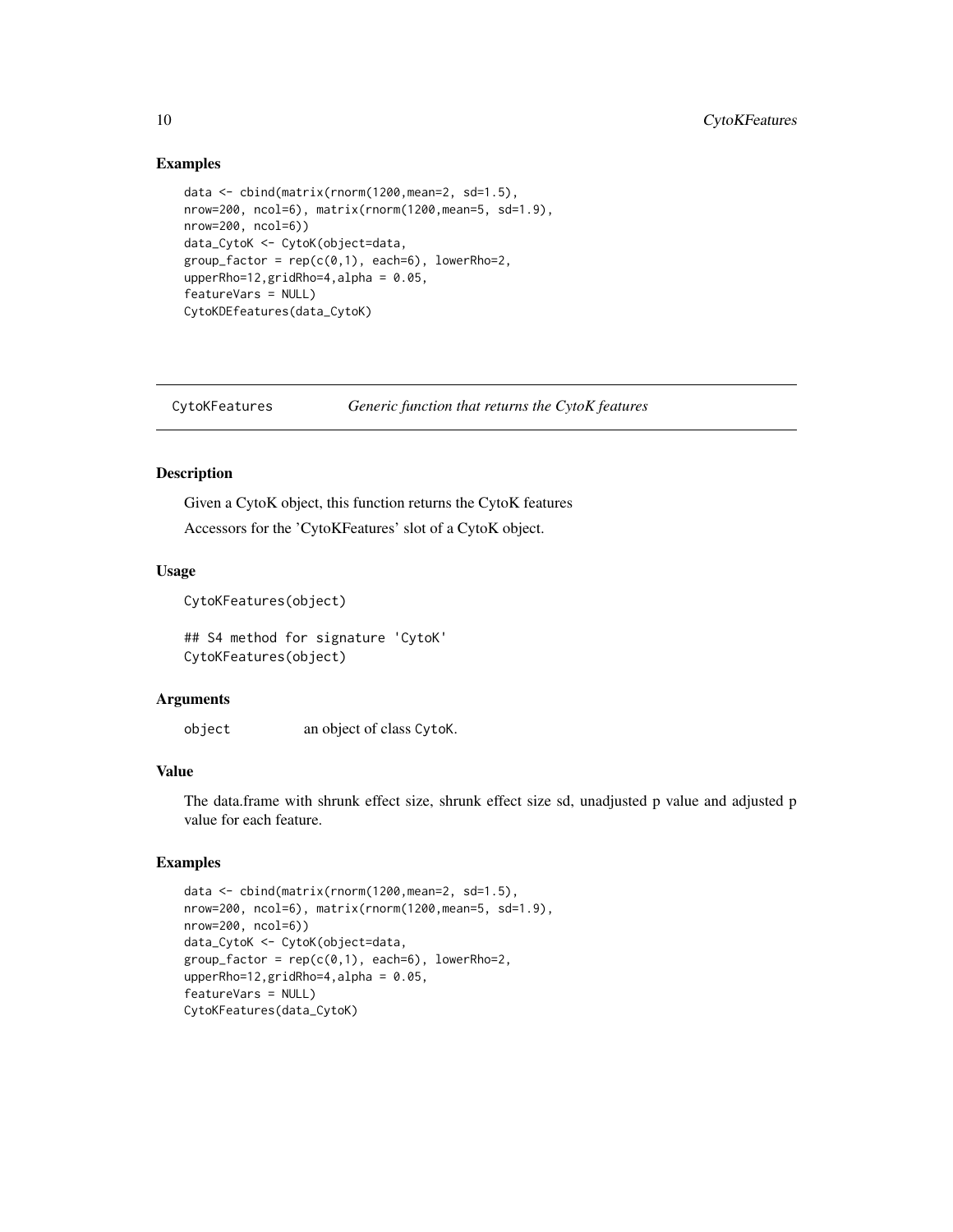<span id="page-10-0"></span>CytoKFeaturesOrdered *Generic function that returns the ordered CytoK features*

#### Description

Given a CytoK object, this function returns the CytoK features ordered by adjusted p values

Accessors for the 'CytoKFeaturesOrdered' slot of a CytoK object.

#### Usage

CytoKFeaturesOrdered(object)

## S4 method for signature 'CytoK' CytoKFeaturesOrdered(object)

#### Arguments

object an object of class CytoK.

#### Value

the data.frame with shrunk effect size, shrunk effect size sd, unadjusted p value and adjusted p value for each feature ordered by unadjusted p value from low to high.

#### Examples

```
data <- cbind(matrix(rnorm(1200,mean=2, sd=1.5),
nrow=200, ncol=6), matrix(rnorm(1200,mean=5, sd=1.9),
nrow=200, ncol=6))
data_CytoK <- CytoK(object=data,
group_factor = rep(c(0,1), each=6), lowerRho=2,upperRho=12,gridRho=4,alpha = 0.05,
featureVars = NULL)
CytoKFeaturesOrdered(data_CytoK)
```
CytoKFeatureVars *Generic function that returns the CytoK Feature Vars*

#### Description

Given a CytoK object, this function returns the CytoK Feature Vars Accessors for the 'CytoKFeatureVars' slot of a CytoK object.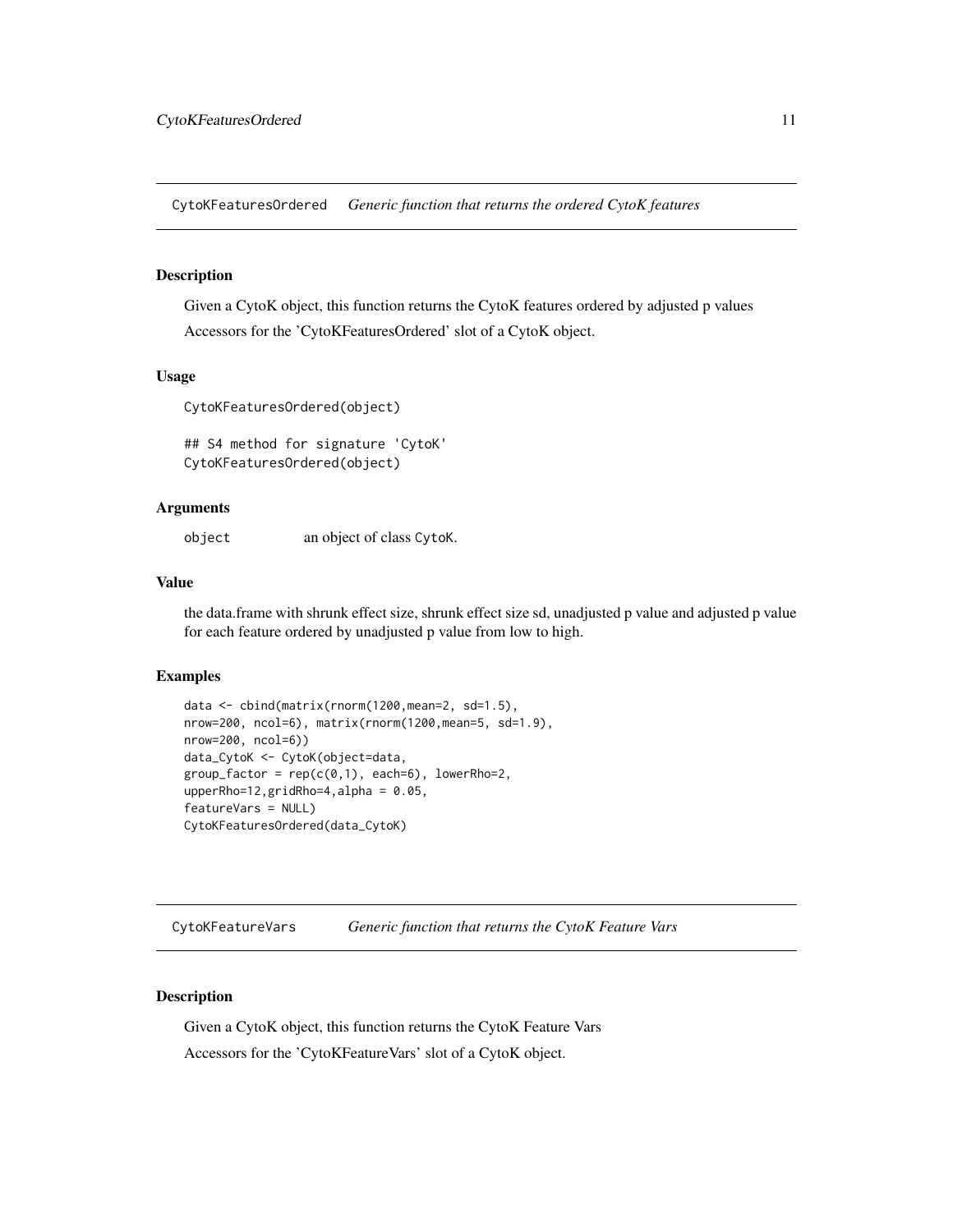# Usage

```
CytoKFeatureVars(object)
```
## S4 method for signature 'CytoK' CytoKFeatureVars(object)

# Arguments

object an object of class CytoK.

# Value

Value of featureVars passed to CytoK. NULL if featureVars was left blank

# Examples

```
data <- cbind(matrix(rnorm(1200,mean=2, sd=1.5),
nrow=200, ncol=6), matrix(rnorm(1200,mean=5, sd=1.9),
nrow=200, ncol=6))
data_CytoK <- CytoK(object=data,
group_factor = rep(c(0,1), each=6), lowerRho=2,upperRho=12,gridRho=4,alpha = 0.05,
featureVars = NULL)
CytoKFeatureVars(data_CytoK)
```

```
CytoKProc CytoKProc
```
# Description

This function is a helper function that computes the shrunk effective size mean, shrunk effective size standard deviation (sd), p value and adjusted p value of each feature for the function CytoK.

#### Usage

```
CytoKProc(object, group_factor, lowerRho = 2, upperRho = 12, gridRho = 4)
```
#### Arguments

| object       | an object which is a matrix or data. frame with features (e.g. cluster-marker<br>combinations or genes) on the rows and samples (group factors) as the columns.<br>Alternatively, a user can provide a Summarized Experiment object and the assay (object)<br>will be used as input for the CytoK procedure. |
|--------------|--------------------------------------------------------------------------------------------------------------------------------------------------------------------------------------------------------------------------------------------------------------------------------------------------------------|
| group_factor | a group level binary categorical response associated with each sample or column<br>in the object. The order of the group_factor must match the order of the<br>columns in object.                                                                                                                            |

<span id="page-11-0"></span>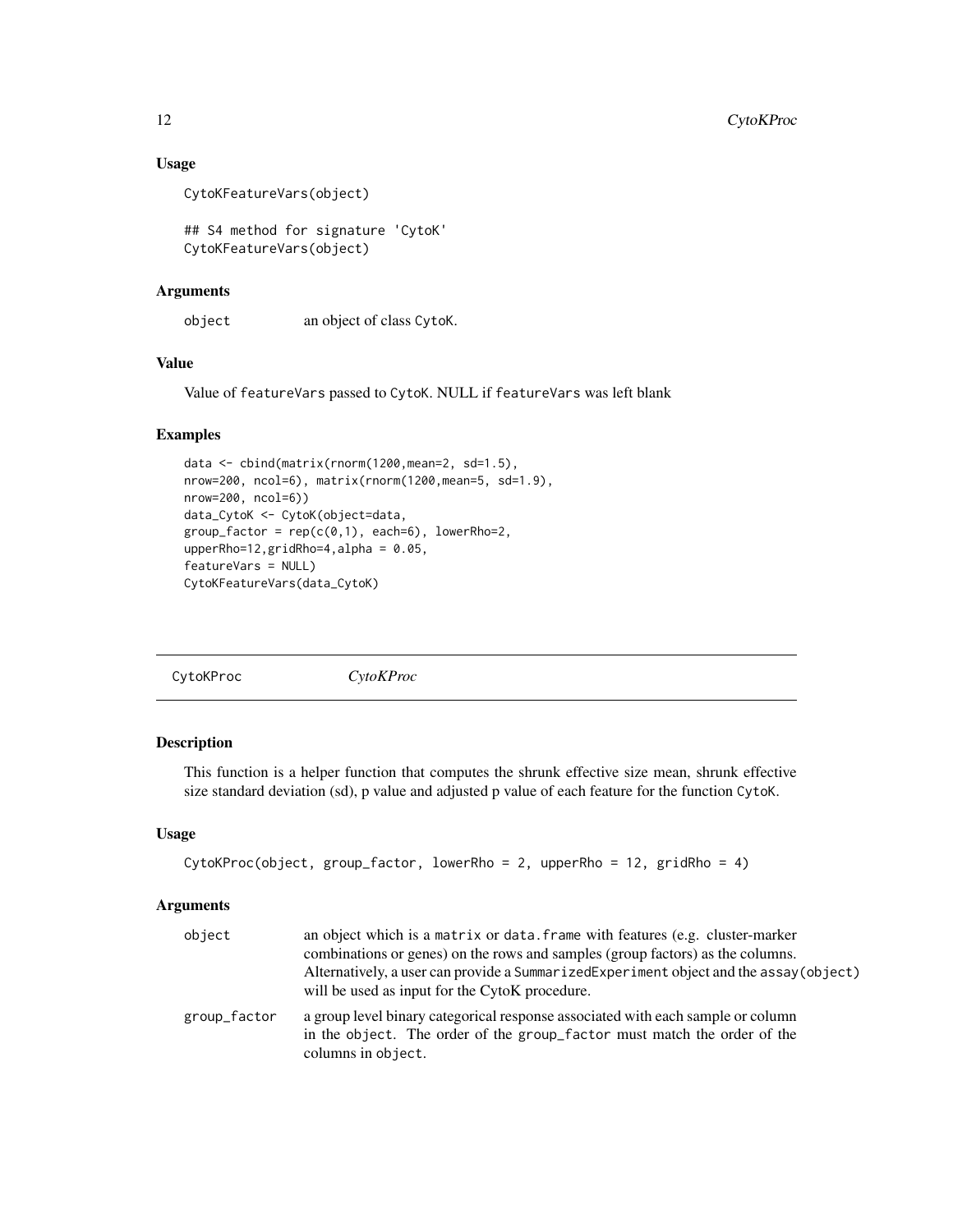<span id="page-12-0"></span>

| lowerRho | (Optional) lower bound of the kernel parameter.                        |
|----------|------------------------------------------------------------------------|
| upperRho | (Optional) upper bound of the kernel parameter.                        |
| gridRho  | (Optional) number of grid points in the interval [lowerRho, upperRho]. |

# Value

A list of CytoK statistics including

| shrunkEffectSizeMean |                                                                          |
|----------------------|--------------------------------------------------------------------------|
|                      | the shrunk effective size posterior mean per feature                     |
| shrunkEffectSizeSD   |                                                                          |
|                      | the shrunk effective size posterior sd per feature                       |
| vec_pValue           | the unadjusted p value per feature                                       |
| AdjPvalue_features   |                                                                          |
|                      | the adjusted p value per feature using the Benjamini-Hochberg procedure. |

#### Examples

```
data <- cbind(matrix(rnorm(1200,mean=2, sd=1.5),
nrow=200, ncol=6), matrix(rnorm(1200,mean=5, sd=1.9),
nrow=200, ncol=6))
data_CytoKProc <- CytoKProc(object=data,
group_factor = rep(c(\emptyset,1), each=6), lowerRho=2,upperRho=12,gridRho=4)
```
data.frameORSummarizedExperiment-class *S4 Class union*

# Description

Class union allowing CytoKData slot to be a data.frame or Summarized Experiment

| CytoKDEData <i>function</i> . | plotCytoK | Heatmap of the differentially expressed data with features on the<br>rows and samples (group factors) as the columns from CytoK and |
|-------------------------------|-----------|-------------------------------------------------------------------------------------------------------------------------------------|
|-------------------------------|-----------|-------------------------------------------------------------------------------------------------------------------------------------|

#### Description

This function plots a heatmap of the expression matrix with features (e.g., cluster-marker combinations) on the rows and samples (group factors) as the columns.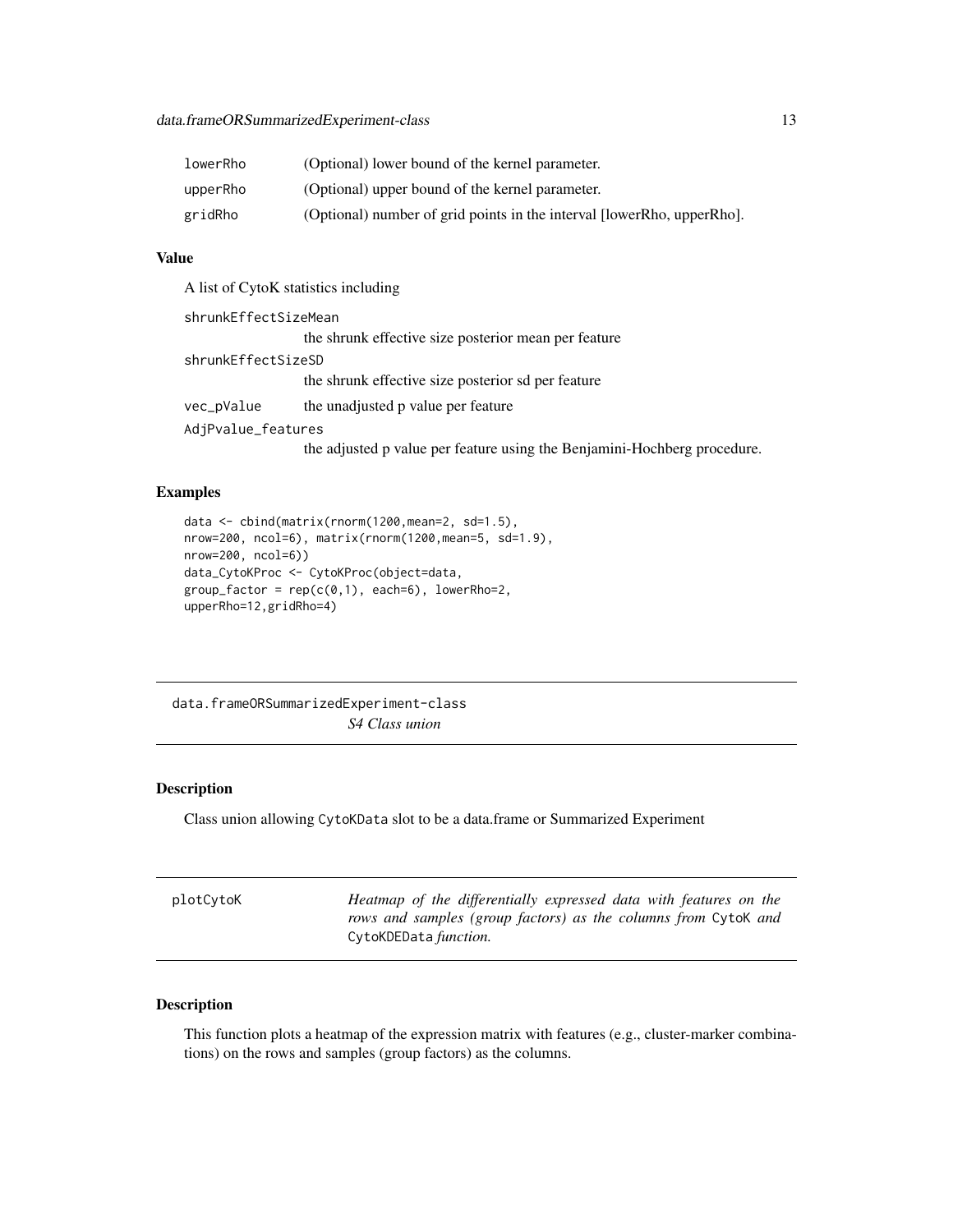# <span id="page-13-0"></span>Usage

```
plotCytoK(object, group_factor, topK, featureVars = NULL)
```
#### Arguments

| object       | a CytoK object from CytoK                                                                                                                                                         |
|--------------|-----------------------------------------------------------------------------------------------------------------------------------------------------------------------------------|
| group_factor | a group level binary categorical response associated with each sample or column<br>in the object. The order of the group_factor must match the order of the<br>columns in object. |
| topK         | top K differentially expressed features.                                                                                                                                          |
| featureVars  | (Optional) Vector of the columns which identify features. If a 'SummarizedEx-<br>periment is used for 'data', row variables will be used.                                         |

# Value

A heatmap will be created showing the samples on the columns and features on the rows.

# Examples

```
data <- cbind(matrix(rnorm(1200,mean=2, sd=1.5),
nrow=200, ncol=6), matrix(rnorm(1200,mean=5, sd=1.9),
nrow=200, ncol=6))
data_CytoK <- CytoK(object=data,
group_factor = rep(c(0,1), each=6), lowerRho=2,upperRho=12,gridRho=4,alpha = 0.05,
featureVars = NULL)
data("cytoHDBMW")
data_CytoK_HD <- CytoK(object=cytoHDBMW,
group_factor = rep(c(0, 1), c(4, 4)), lowerRho=2,
upperRho=12,gridRho=4,alpha = 0.05,
featureVars = NULL)
plotCytoK(data_CytoK_HD,
group_factor = rep(c(0, 1), c(4, 4)), topK=10,featureVars = NULL)
```
vectorORNull-class *S4 Class union*

# Description

Class union allowing CytoKFeatureVars slot to be a vector or NULL